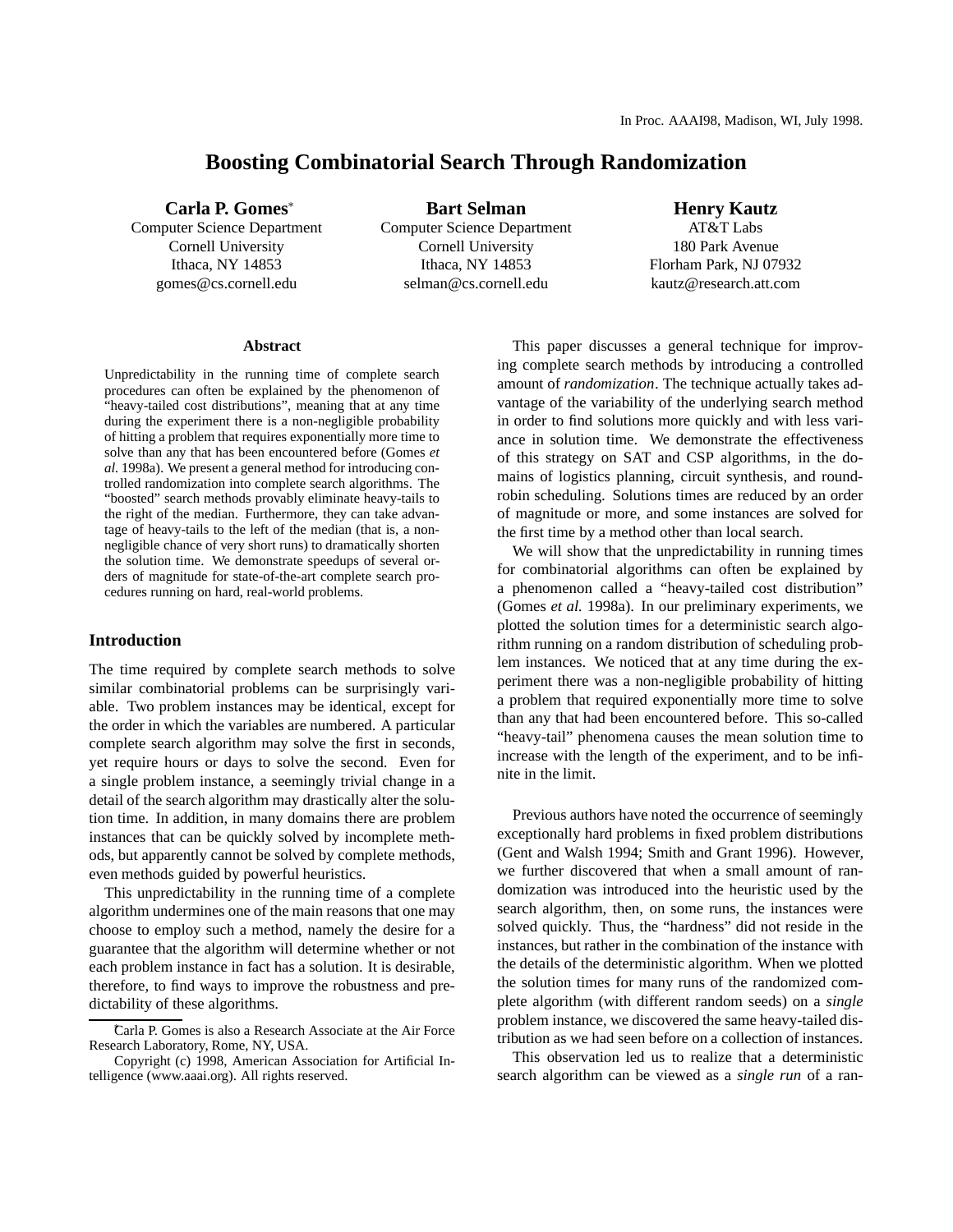| Problem        | Solver      | Deterministic     | Randomized        |
|----------------|-------------|-------------------|-------------------|
|                |             | soln. time        | mean soln, time   |
| logistics.d    | Satz.       | $108 \text{ min}$ | $95 \text{ sec}$  |
| 3bit-adder-32  | Satz.       | $> 24$ hrs        | $165 \text{ sec}$ |
| 3bit-adder-31  | Satz.       | $>$ 24 hrs        | $17 \text{ min}$  |
| round-robin 14 | <b>ILOG</b> | $411 \text{ sec}$ | $250 \text{ sec}$ |
| round-robin 16 | <b>ILOG</b> | $>$ 24 hrs        | $1.4 \text{ hrs}$ |
| round-robin 18 | <b>ILOG</b> | $>$ 48 hrs        | $\approx$ 22 hrs  |
| block-world.d  | Satz        | $30 \text{ min}$  | $23 \text{ min}$  |

Table 1: Comparison of speed of original deterministic algorithms and randomized versions on test-bed problems.

domized algorithm. The unpredictability of deterministic, complete algorithms is thus explained by the variance one would expect in any one run of a randomized algorithm. Furthermore, by analyzing the shape of the cost distribution we developed simple techniques that provably *reduce* the mean solution time.

For our experiments, we used known hard problem instances from scheduling, planning, and circuit synthesis, and a state of-the-art satisfiability engine (Satz, by Li and Anbulagan (1997)), and a highly efficient CSP solver built using the ILOG  $C++$  constraint programming library (Puget and Leconte 1995). It is important to note that in both cases the underlying deterministic complete search engines are among the fastest (and on many problems, *the* fastest) in their class. Thus, the techniques discussed in this paper extend the range of complete methods to problems that were previously beyond their reach. For a preview of our main results, see Table 1. The table shows how our randomization strategy enabled us to solve several previously unsolved problem instances, and other instances were solved up to an order of magnitude faster. Given the techniques' simplicity and generality, our approach can be easily adapted to improve the performance of other backtrack-style search methods used in planning, scheduling, and other tasks of interest to AI.

## **Problem Domains**

Our problem domains are timetable scheduling, planning, and circuit synthesis. The first is formalized as a CSP problem, and the latter two as propositional satisfiability.

Timetabling consists in determining whether there exists a feasible schedule that takes into consideration a set of pairing and distribution constraints. More specifically, we consider problems derived from sports scheduling applications. The literature in this area is growing, and one can begin to get a sense of the range and mathematical difficulty of the problems encountered (McAloon *et al.* 1997; Nemhauser and Trick 1997; and Schreuder 1992). Here we consider the timetabling problem for the classic "roundrobin" schedule: every team must play every other team exactly once. The problem is formally defined as follows:

1. There are  $N$  teams ( $N$  even) and every two teams play each other exactly once.

2. The season lasts  $N-1$  weeks.

3. Every team plays one game in each week of the season.

4. There are  $N/2$  periods and, each week, every period is scheduled for one game.

5. No team plays more than twice in the same period over the course of the season.

Up to 8-team problems are relatively simple and can be done by brute force. However, the combinatorics of this scheduling problem are explosive. For an  $N$  team league, there are  $N/2 \cdot (N-1)$  matchups  $(i, j)$  with  $0 \le i < j < N$ to be played. A schedule can be thought of as a permutation of these matchups. So, for  $N$  teams the search space size is  $(N/2 \cdot (N-1))!$ , *i.e.*, the search space size grows as the factorial of the square of  $N/2$ . Published algorithms for this problem all scale poorly, and the times for our *deterministic* solver (as shown in Table 1) are among the best (see also Gomes *et al.* 1998b).

The second domain is planning. Kautz and Selman (1996) showed that propositional SAT encodings of difficult STRIPS-style planning problems could be efficiently solved by SAT engines. While both a complete backtrackstyle engine and an incomplete local-search engine worked well on moderate-sized problems, the largest problems from the domain of logistics scheduling could only be solved by local search. However, it turns out that the deterministic version of Satz can solve all of the logistics instances from that paper in less than 2 minutes. Therefore we constructed a still-larger planning problem, labeled "logistics.d". This domain involves moving packages on trucks and airplanes between different locations in different cities. While the largest logistics problem from the Kautz and Selman (1996) paper involved 1,141 variables, "logistics.d" involves 2,160 variables.

The final domain is circuit synthesis. Kamath *et al.* (1993) developed a technique for expressing the problem of synthesizing a programmable logic array (PLA) as a propo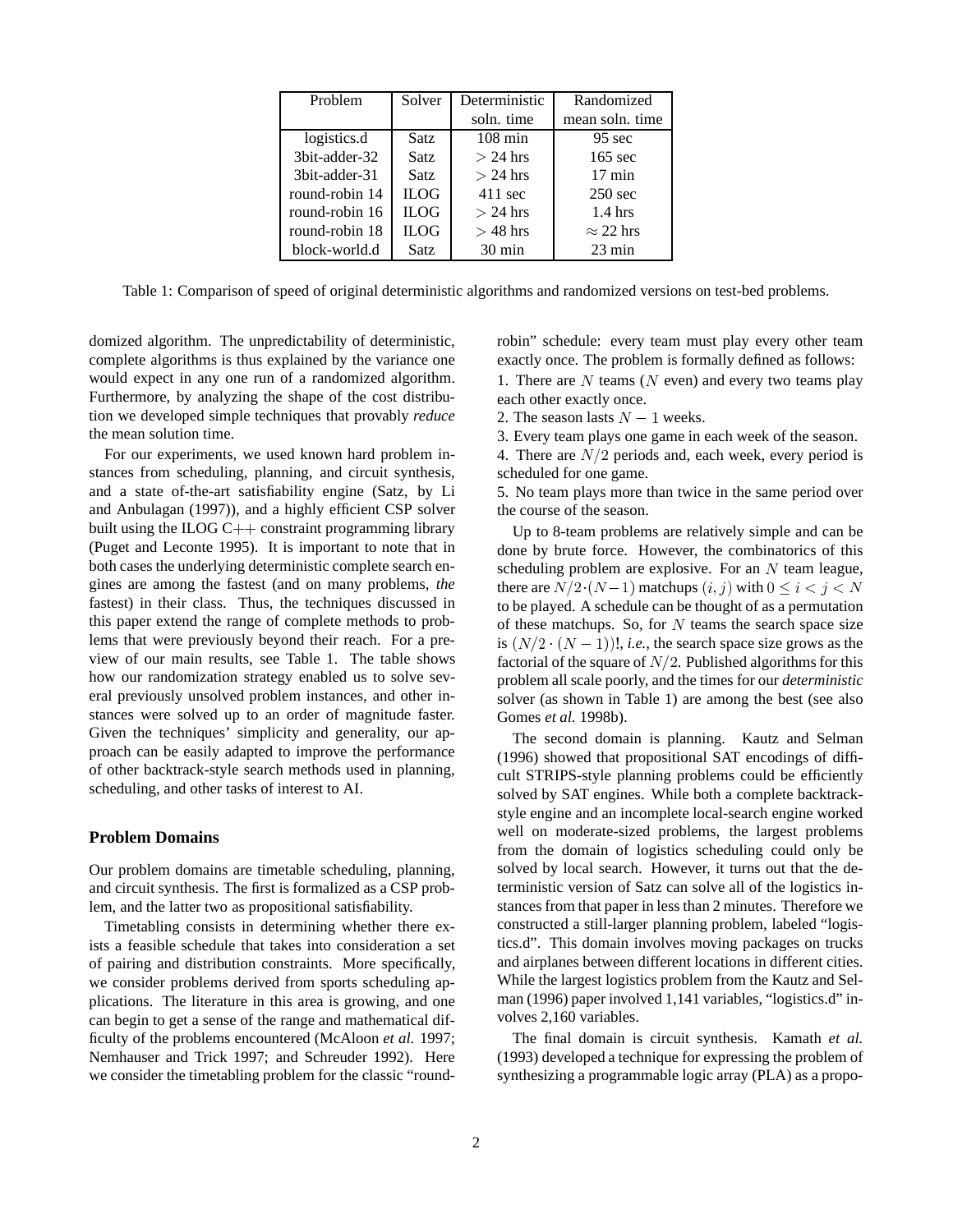sitional satisfiable problem. The statement of the problem includes a table specifying the function to be computed, and an upper-bound on the number of gates that may appear in the circuit. In general, these problems become more difficult to solve as the number of gates is reduced, until the limit is reached where the instance is unsatisfiable. These problems are quite hard to solve with complete SAT procedures, and have been used as part of the test-beds for numerous SAT competitions and research studies. The problems considered in this paper, "3bit-adder-32" and "3bit-adder-31" are (as one would guess) based on synthesizing a 3-bit adder using 32 and 31 gates respectively. Although Selman and Kautz (1993) solve the instances using local search, no one has previously solved either using a backtrack-style procedure.

## **Randomizing Complete Search Engines**

We now consider general techniques for adding randomization to complete, systematic, backtrack-style search procedures. Such a procedure constructs a solution incrementally. At each step a heuristic is used to select an operation to be applied to a partial solution, such as assigning a value to an unassigned variable. Eventually either a complete solution is found, or the algorithm determines that the current partial solution is inconsistent. In the latter case, the algorithm backtracks to an earlier point in its search tree.

If several choices are heuristically determined to be equally good, then a deterministic algorithm applies some fixed rule to pick one of the operations; for example, to select the lowest-numbered variable to assign. The most obvious place to apply randomization, therefore, is in this step of tie-breaking: if several choices are ranked equally, choose among them at random. Even this simple modification can dramatically change the behavior of a search algorithm, as we will see in the section on CSP below.

However, if the heuristic function is particular powerful, it may rarely assign more than one choice the highest score. To handle this, we can introduce a "heuristic equivalence" parameter to the algorithm. Setting the parameter to a value  $H$  greater than zero means all choices who receive scores within  $H$ -percent of the highest score are considered equally good. This expands the choice-set for random tiebreaking.

With these changes each run of the search algorithm on a particular instance will differ in the order in which choices are made and potentially in time to solution. As we will discuss in detail below, it can be advantageous to terminate searches which appear to be "stuck", exploring a part of the space far from a solution. Therefore we will also introduce a "cutoff" parameter, that limits search to a specified number of backtracks. When the cutoff is reached, the algorithm is restarted at the root of the search tree.

We should note that introducing randomness in the branching variable selection does not effect the completeness of the backtrack-style search. Some basic bookkeeping (only linear space) ensures that the procedures do not revisit any previously explored part of the search space, which means that we can still determine inconsistencies, unlike local search methods. The cutoff parameter does limit the size of the space that can be searched exhaustively between restarts. In practice, we gradually increase the cutoff, to allow us to determine inconsistencies, if necessary.

A variable-order randomization and restart strategy was employed in Crawford and Baker's (1994) "probing" algorithm for SAT. Despite the fact that it performed no backtracking at all, it was shown to solve a number of examples. Even though, the "power of randomization" in combinatorial search has been informally recognized by others (for recent work in scheduling domains, see e.g., Bresina 1996 and Oddi and Smith 1997), our work provides the first explanation for the potential success of this kind of strategy, in terms of heavy-tailed distributions (Gomes *et al.* 1998a). As we will see, our data also showsthat there is often a clear optimal cutoff value; simply probing down with unit propagation but no backtracking can be ineffective. For example, in Table 3 we have a 0% success rate for a cutoff value of 2. More recently, Bayardo and Schrag (1997) introduced a backtrack-style solver, rel-sat, that included randomized tie-breaking and restarts, but with only a fixed, high cutoff value. The focus of that work was on the backtracking technique, rather than the effect of restarts.

The first complete search algorithm we randomized was a CSP solver. ILOG SOLVER is a powerful C++ constraint programming library (Puget and Leconte 1995). For the round-robin scheduling problems discussed below, we used the library to build a deterministic, backtrack-style CSP engine. (See Dechter (1991) and Freuder and Mackworth (1994) for an overview of basic CSP algorithms.) It employs the first-fail heuristic for variable assignment, which selects the variables with the smallest domain first; ties are broken lexicographically. The performance of this deterministic version already matches or exceeds all the published results on solving these types of problems. We then randomized the solver by breaking ties randomly, and adding a cutoff parameter (Gomes *et al.* 1998b).

The second algorithm we randomized was for propositional satisfiability. One of the fastest complete search engines for propositional satisfiability testing is the Satz system of Li and Anbulagan (1997). Satz is a version of the Davis-Putnam-Loveland procedure (Davis *et al.* 1962), with a heuristic based on choosing a branch variable that maximizes a function of the number of the unit propagations performed when it is set positively or negatively. Satz is the fastest deterministic SAT procedure we have found for the instances discussed in this paper. It can of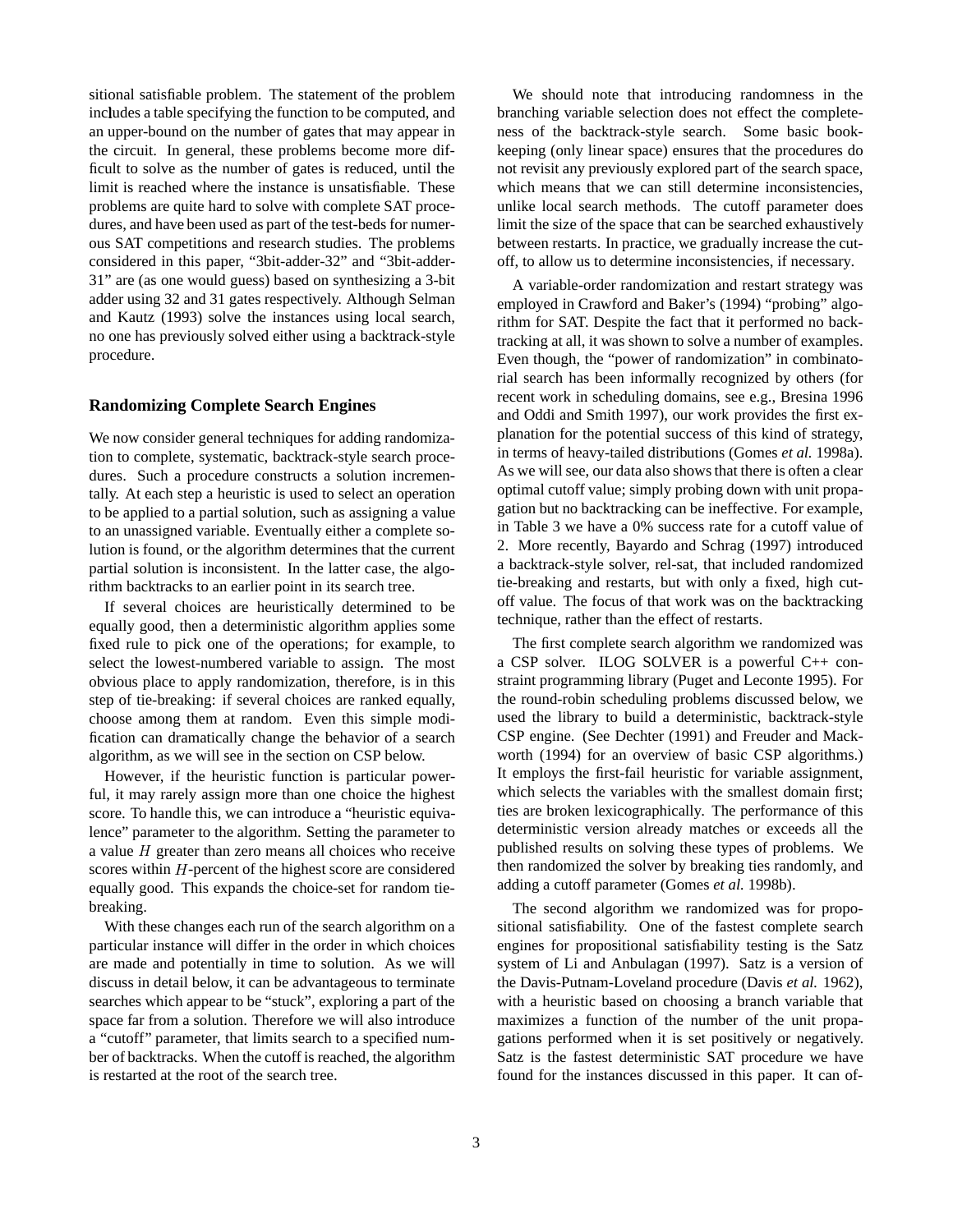ten solve smaller instances of these types with less than 100 backtracks. Because its heuristic usually chooses a single branching variable without ties, we added a heuristic equivalence parameter to enlarge the choice-set.

## **Heavy-Tailed Cost Distributions**

In previous work (Gomes *et al.* 1998a), we show that the tail behavior of randomized complete backtrack style methods is often best modeled using distributions which asymptotically have tails of the Pareto-Lévy form, *viz.* 

$$
\Pr\{X > x\} \sim C \cdot x^{-\alpha}, \quad x > 0 \tag{1}
$$

where  $\alpha > 0$  is a constant (Mandelbrot 1960; and Samorodnitsky 1994). These are heavy-tailed distributions, *i.e.*, distributions whose tails have a *power law decay*. The constant  $\alpha$  is called the *index of stability* of the distribution. For  $\alpha \leq 2$ , moments of X of order less than  $\alpha$ are finite while all higher order moments are infinite, *i.e.*,  $\alpha = \sup\{a > 0 : E|X|^a < \infty\}$ . For example, when  $\alpha = 1.5$ , the distribution has a finite mean but no finite variance. With  $\alpha = 0.6$ , the distribution has neither a finite mean nor a finite variance.

If a Pareto-Lévy tail is observed, then the rate of decrease of the distribution is a power law. (Standard distributions exhibit exponential decay.) From (1), we have  $1 - F(x) = Pr\{X > x\} \sim C.x^{-\alpha}$ , so the complementto-one of the cumulative distribution,  $F(x)$ , also decays according to a power law. Given the power law decay of the complement-to-one of the cumulative distribution of a heavy-tailed random variable, its log-log plot should show an approximately linear decrease in the tail. Moreover, the slope of the observed linear decrease provides an estimate of the index  $\alpha$ .



Figure 1: Log-log plot of the tail of 12 team round-robin scheduling.

Figure 1 shows the log-log plot of the tail  $(X > 10,000)$ of the complement-to-one of the cumulative distribution, 1-  $F(x)$ , for our 12 team round-robin problem. The linear nature of the tail in this plot directly reveals heavy-tails of the Pareto-Lévy type.

To complement our visual check of heavy-tailed behavior of Figure 1, we calculate the maximum likelihood estimate of the index of stability (the value of  $\alpha$ ): For our roundrobin scheduling problem, for  $N = 12$ , we obtain  $\alpha = 0.7$ , which is consistent with the hypothesis of infinite mean and infinite variance, since  $\alpha$  < 1.<sup>1</sup>

So far, we have identified heavy-tailed behavior of the cost distribution to the right of the median. The heavy tail nature shows that there is a computationally significant fraction of very long runs, decaying only at a polynomial rate. The strategy of running the search procedure with a cutoff near the median value of the distribution clearly avoids these long runs in the tail.

However, our experiments in Gomes (1998a) also suggest a heavy tail phenomenon on the left-hand side of the median value of the cost distribution, which means that the success rate for a solution only increases polynomially with the number of backtracks. This explains how a relatively low cutoff value still gives a sufficiently high success rate to allow us to solve a problem instance. For example, for our round-robin scheduling problems with  $N = 16$ , we observed several runs that took less than 200 backtracks, compared to a median value of around 2,000,000. For  $N = 18$ , we ran with a cutoff of  $500,000$  and solved the instance after 20 tries. Each try took about 1 hour, and the successful run took 350,632 backtracks.

Tails on the left are also characterized by an index of stability. Based on our data (Gomes 1998a), we conjecture that  $\alpha$  for the tail on the left is less than 1.0 on hard combinatorial search problems. This conjecture has strong implications in terms of algorithm design: It means that in order to obtain the minimal expected run time, a preferred strategy consists of relatively short runs of a randomized backtrack-style procedure.

We do not wish to give the impression that *every* search problem gives rise to a heavy-tailed distribution. In fact, doing so would give rise to the suspicion that the distributions we found were an artifact of our methodology, rather than a real phenomena of the problem domain! One domain in which we have *not* found heavy-tails is on blocksworld planning problems. The hardest blocks-world problem from Kautz and Selman (1996) is blocks-world.d, and it can be solved by deterministic Satz in 30 minutes. We ran

 ${}^{1}$ Of course, the computational cost of complete backtrack-style algorithms has a finite upper-bound. However, since we are dealing with NP-complete problems, this upper-bound is exponential in the size of the problem, which means that *de facto*, for realisticsize hard instances, it can be treated as infinite for practical purposes: no practical procedure can explore the search full space.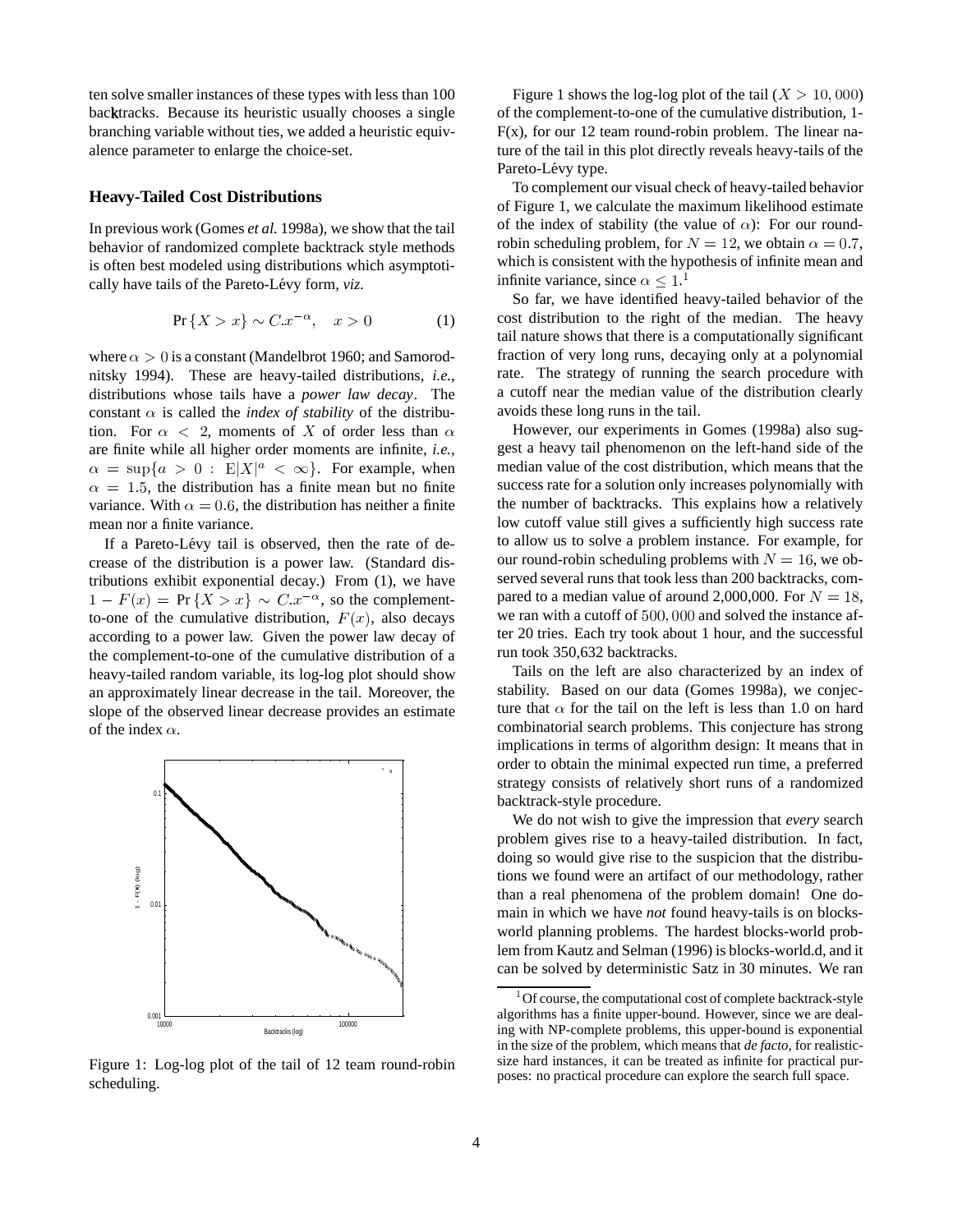the randomized version of Satz on this instance at a wide range of cutoff values and heuristic equivalence settings. The optimal equivalence parameter setting was 30%. However, over a range of cutoff values, there was no evidence of a heavy-tailed distribution, and, therefore, randomization only slightly increases the effectiveness of Satz: the mean cost is 23 minutes. Further studies are needed to determine exactly what characteristics of combinatorial search problems lead to heavy-tailed behavior.

## **Boosting Performance by Randomization and Restarts**

So far, we have discussed how heavy-tailed probability distributions underlie the large variability observed when running a randomized backtrack-style procedure on a variety of problem instances. We can obtain more efficient and more predictable procedures by running the search up to a certain cutoff point and then restarting at the root of the tree. Restarts clearly prevent the procedure from getting trapped in the long tails on the right of the distribution. In addition, a very low cutoff value can also be used to exploit the heavy-tails to the left of the median, and will allow us to solve previously unsolved problem instances after a sufficient number of restarts. In Table 1, the mean solution times in the "Randomized" column are based on empirically determined near-optimal cutoff values. For each randomized solution time the standard deviation is of the same order of magnitude as the mean. This is to be expected because the distribution is geometric, as will be shown in the next section. Without restarts, of course, the variance and mean tend to infinity to a first approximation.

We will now discuss these results in more detail.

Our deterministic CSP procedure on the round-robin scheduling problem gives us us a solution for  $N=14$  in about 411 seconds. (Experiments ran on a 200MHz SGI Challenge.) We could not find a solution for  $N=16$  and  $N = 18$ . Apparently, the problem quickly becomes very difficult, even for moderate values of  $N$ . The subtle interaction between global and local constraints makes the search for a globally consistent solution surprisingly hard.

For problems for which we can empirically determine the overall cost profile, we can calculate an *optimal* cutoff value to minimize the expected cost of finding a solution. Our main interest, however, is in solving previously unsolved instances, such as the  $N = 16$  and  $N = 18$  case. These problems are too hard to obtain a full cost distribution. For example, for  $N = 16$ , running with a cutoff of 1,000,000 gives a success rate of less than 40%, so we do not even reach the median point of the distribution. Each run takes about 2 hours to complete. (We estimate that the median value is around 2,000,000. Our deterministic procedure apparently results in a run that still lies to the right of the expected median cost.) In order to find a good cutoff value for

| cutoff    | succ.  | mean cost       |  |
|-----------|--------|-----------------|--|
|           | rate   | $(\times 10^6)$ |  |
| 200       | 0.0001 | 2.2.            |  |
| 5,000     | 0.003  | 1.5             |  |
| 10.000    | 0.009  | 1.1             |  |
| 50,000    | 0.07   | 0.7             |  |
| 100,000   | 0.06   | 1.6             |  |
| 250,000   | 0.21   | 1.2             |  |
| 1.000.000 | 0.39   | 2.5             |  |

Table 2: Solving the 16-team robin-robin scheduling problem for a range of cutoff values.

| cutoff         | succ.   | mean cost |
|----------------|---------|-----------|
|                | rate    |           |
| $\mathfrak{D}$ | 0.0     | >300,000  |
| 4              | 0.00003 | 147.816   |
| 8              | 0.0016  | 5,509     |
| 16             | 0.009   | 1.861     |
| 32             | 0.014   | 2,405     |
| 250            | 0.018   | 13,456    |
| 16000          | 0.14    | 107,611   |
| 128000         | 0.32    | 307.550   |

Table 3: Solving the logistics.d problem for a range of cutoff values.

very hard problem instances, the best available strategy is a trial-and-error process, where one experiments with various cutoff values, starting at relatively low values, since the optimal cutoff for these problems tends to lie below the median value of the distribution. This can be seen from Table 2, which gives the expected cost (backtracks) for finding a solution for  $N = 16$  for a range of cutoff values. The optimal cutoff is around  $5.10<sup>4</sup>$ , resulting in an expected cost per solution of  $7.10^5$  backtracks ( $\approx 1.4$  hrs). For the  $N=18$ case, we ran with a cutoff of  $5.10^5$ , and found a solution after approximately 22 hours. $<sup>2</sup>$ </sup>

Table 3 gives the performance of Satz for a range of cutoff values on the logistics.d instance. Again, there is a clear optimal value: In this case, it's surprisingly low, 16 backtracks. Despite the low success rate (less than 1%) at this cutoff value, the overall performance is close to optimal here, requiring around 1,800 backtracks total per solution, which takes around 95 seconds. Compare this with the 108 minutes for the deterministic version of Satz. It's important to note that the 108 minutes run is not just an "unlucky" determinist run. Given the shape of the underlying heavy-

 $2$ Since the submission of this paper, a lot of progress has been made in terms of solving larger instances ( McAloon *et al.* in preparation). By using multiple threads on a 14 processor Sun system, 26 and 28 teams schedules were generated, which is the record as of this writing (Wetzel and Zabatta, 1998). We believe these numbers can be improved upon with our randomization technique.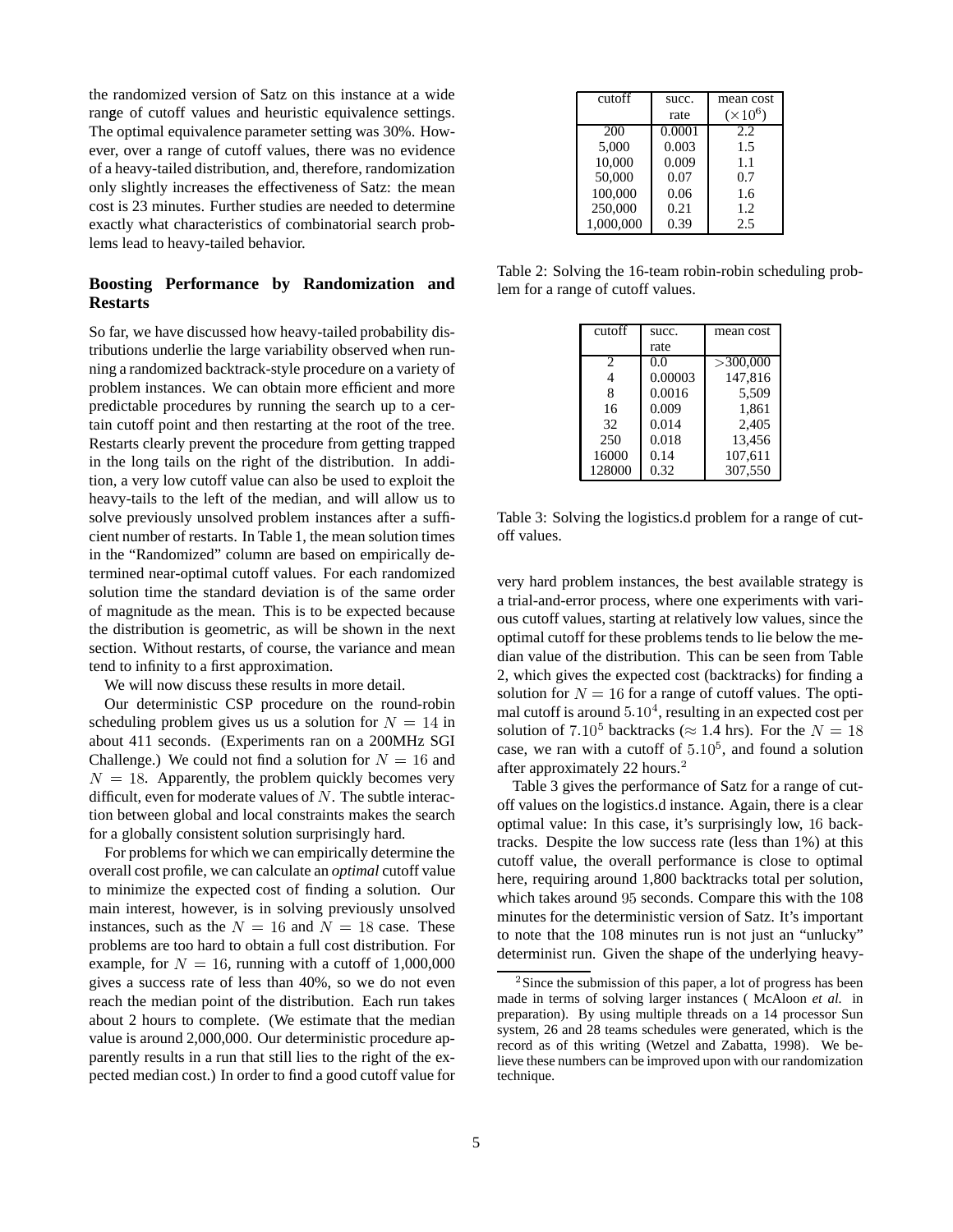tailed distribution, most runs take more than 100,000 backtracks (over 1 hour). The trick is to exploit the fact that we have a non-negligible probably of solving the instance in a *very* short run. Our fast restart strategy exploits this.

See Table 1 for other improvements due to randomization. Until now, the 3bit-adder problems had not been solved by any backtrack-style procedure. On the blockworld problem, we obtain little improvement, which can be attributed to the absence of heavy-tails as discussed above.

These results show that introducing a stochastic element into a backtrack-style search procedure, combined with an appropriate restart strategy, can significantly enhance the procedure's performance. In fact, as we see here, it allows us to solve previously unsolved problem instances.

#### **A Formal Analysis of Restarts**

In this section we formalize the strategy of restarts  $S$  of a complete stochastic procedure  $A$ . We derive the probability distribution of  $S$  assuming the full knowledge of the probability distribution of  $A$ . We demonstrate that the probability distribution associated with  $S$  does not exhibit heavy tails. Furthermore,  $S$  has a finite mean and variance, even if the stochastic procedure  $A$  has an infinite mean and variance.

Let us consider a complete stochastic procedure and associate with it the random variable  $A$ , where  $A$  is the number of backtracks that it takes to find a solution or prove that it does not exist. Let us now consider the following stochastic strategy for running  $A$ : run  $A$  for a fixed number of backtracks  $c$  (the cutoff); if  $A$  finds a solution or proves it does not exist, then our stochastic strategy has also found a solution (or proved that it does not exist) and it stops. Otherwise, restart  $\vec{A}$  from the beginning, using an independent random seed, for another  $c$  backtracks, and so on. Define  $S$ as the number of backtracks that the stochastic strategy of restarts of  $A$  with cutoff  $c$  takes to find a solution or prove that it does not exist. Let's assume that we know  $P[A \leq c]$ ,  $i.e.,$  the probability that the stochastic procedure  $A$  will find a solution or prove that it does not exist in no more than  $c$  backtracks. The sequence of runs of  $A$  executed by our restart strategy are independent, and therefore they can be seen as a sequence of Bernoulli trials, in which the success consists in finding a solution (or proving that it doesn't exist) before the end of the run.

It's convenient to also define a random variable  $R$ , giving the number of restarts until a solution is found (or the instance is shown inconsistent). Note that  $R = [S/c]$ . R follows a *geometric distribution* with parameter  $p = P[A \leq$ c. The probability of the tail of  $S, P[S > s]$ , is given by

$$
P[S > s] = (1-p)^{\lfloor s/c \rfloor} P[A > s \bmod c]
$$

Taking into consideration that  $R = [S/c]$  and that it follows a geometric distribution (exponential decay; finite mean and variance), it follows that the tail of the distribution of  $S$  also exhibits exponential decay and  $S$  has a finite mean and variance.

We should emphasize that when adopting a low cutoff the strategy of restarts partially eliminates the heavy tail on the left: the lower the cutoff, the shorter the tail. This is true since the distribution of  $S$  exhibits exponential decay for  $S >$ cutoff.

#### **Conclusions**

Building on our previous work on heavy-tailed behavior in combinatorial search (Gomes et al. 1998a), we have shown that performance of complete, backtrack-style search algorithms on hard real-world problems can be greatly enhanced by the addition of randomization combined with a rapid restart strategy. Speedups of several orders of magnitude were observed, and some test problem instances were solved for the first time by any backtrack-style procedure.

The success of our approach is based on exploiting the heavy-tailed nature of the cost distributions. We saw that in most of the domains we found that "outliers" on *both* sides of the median occur with a relatively high frequency. Heavy-tails to the right of the median cause the mean solution time to grow without bounds. Adding cutoffs and restarts to the search algorithm, however, both theoretically and empirically eliminate the heavy-tail and bound the mean. Heavy-tails to the left of the mean can be exploited by performing many rapid restarts with short runs, leading to a further dramatic decrease in expected solution time.

We applied the randomization techniques to two stateof-the-art search engines for CSP and propositional satisfiability. We were able to solve hard round-robin scheduling instances of up to size 18, when the corresponding deterministic version could only handle instances up to size 14. In the domain of planning as satisfiability, we extended the range of logistics problems that could be solved by complete methods from problems containing 1,141 variables to ones involving 2,160 variables (solved with mean cost of 95 seconds).

It would be interesting to explore our randomization approach in context of other backtrack-style approaches, such as dynamic backtracking (Ginsberg 1993). We believe that the generality of the approach will lead to further advances in planning, scheduling, diagnosis, game-playing, and other areas of AI.

**Acknowledgments** The first author is sponsored by the Air Force Research Laboratory, Air Force Materiel Command, USAF, under agreement number F30602-98-1-0008 and the Air Force Office of Scientific Research, under the New World Vistas Initiative, AFOSR NWV project 2304, LIRL 97RL005N25. The second author is supported by an NSF Faculty Early Career Development Award. The views and